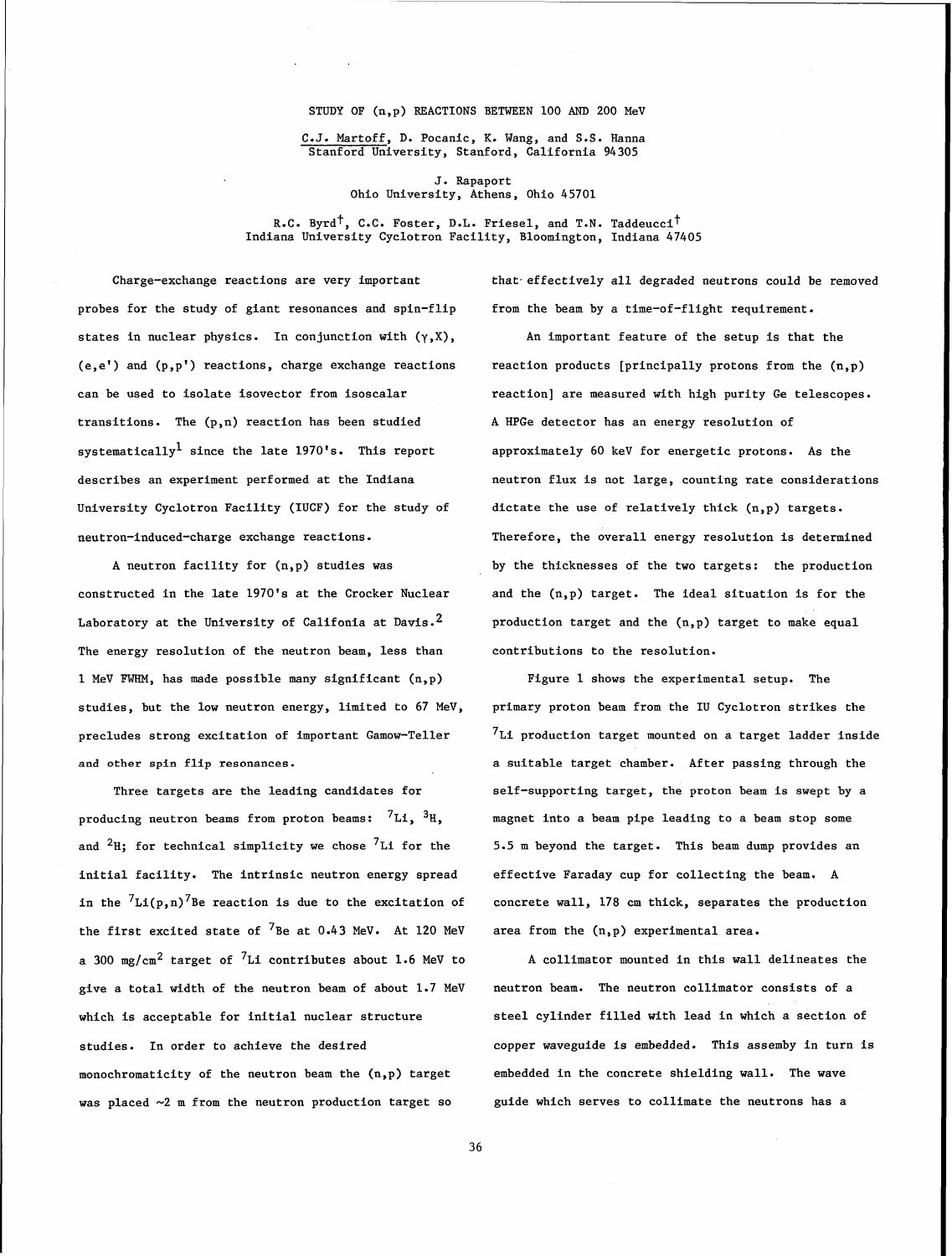

Figure 1. Schematic drawing of the experimental setup for  $(n, p)$  measurements at IUCF.

rectangular aperture 2.22 cm wide by 3.33 cm high. The deflecting magnetic field is turned off. Analog collimator is sealed by mylar at both ends and kept signals from each HPGe detector are first amplified in evacuated to about  $10^{-3}$  Torr. When a neutron beam is a specially modified Ortec 142B preamplitifer, which produced a lead slab 19 **mm** thick is placed over the drives a short cable leading to a standard timing entrance to the collimator to absorb protons scattered filter amplifier. This in turn drives a cable about a by the production target. At a distance of  $\sim 1.7$  m hundred meters long. The pulses are eventually behind the  $(n,p)$  target a neutron monitor<sup>3</sup> is set up to measure the intensity and energy spectrum of the neutron beam.

The (n,p) protons are bent out of the neutron beam by a dipole magnet. The maximum field is  $\sim 0.8$  T at a current of  $~500$  A. The effective length of the field is 47.6 cm. With this magnet, protons of 110 MeV **emitted at 0' can be bent at an angle of about 12'.**  This arrangement introduces a correlated variation of momentum and reaction angle at any given detection angle. A detector 2.5 cm in diameter selects a momentum bite of 19% and an angle bite of 1.8'.

The protons are detected simultaneously in three telescopes each composed of three hyperpure **Ge**  detectors. The telescopes are mounted and cooled to liquid nitrogen temperature inside an evacuated cryostat. They are arranged so as to accept protons emitted typically at  $7.5^\circ$ ,  $12.5^\circ$  and  $17.5^\circ$  when the

digitized in a peak sensing ADC and signals from the three elements of a telescope are summed in software to obtain the proton energy spectrum. The preamplifier modification consists simply of reducing the feedback resistor value by a factor of  $\sim 2000$  which permits operation at counting rates up to  $10^6$  sec<sup>-1</sup>.

In addition to the shielding discussed above, a shield was provided for the Ge telescopes. The detector shield consists of an outer layer of 3.9 cm thick Pb, and an inner layer of  ${}^{6}Li_{2}CO_{3}$  powder 5 mm thick. The  ${}^{6}$ Li nuclei absorb thermal neutrons without producing gamma rays. Background measurements showed that this shield lowers the ungated counting rate in the Ge detectors by a factor of about five under typical running conditions. Copper collimators inserted into the Pb shield reduce the Ge detector appertures to 20 **mm** to exclude particles which would leave the telescopes before stopping.

37